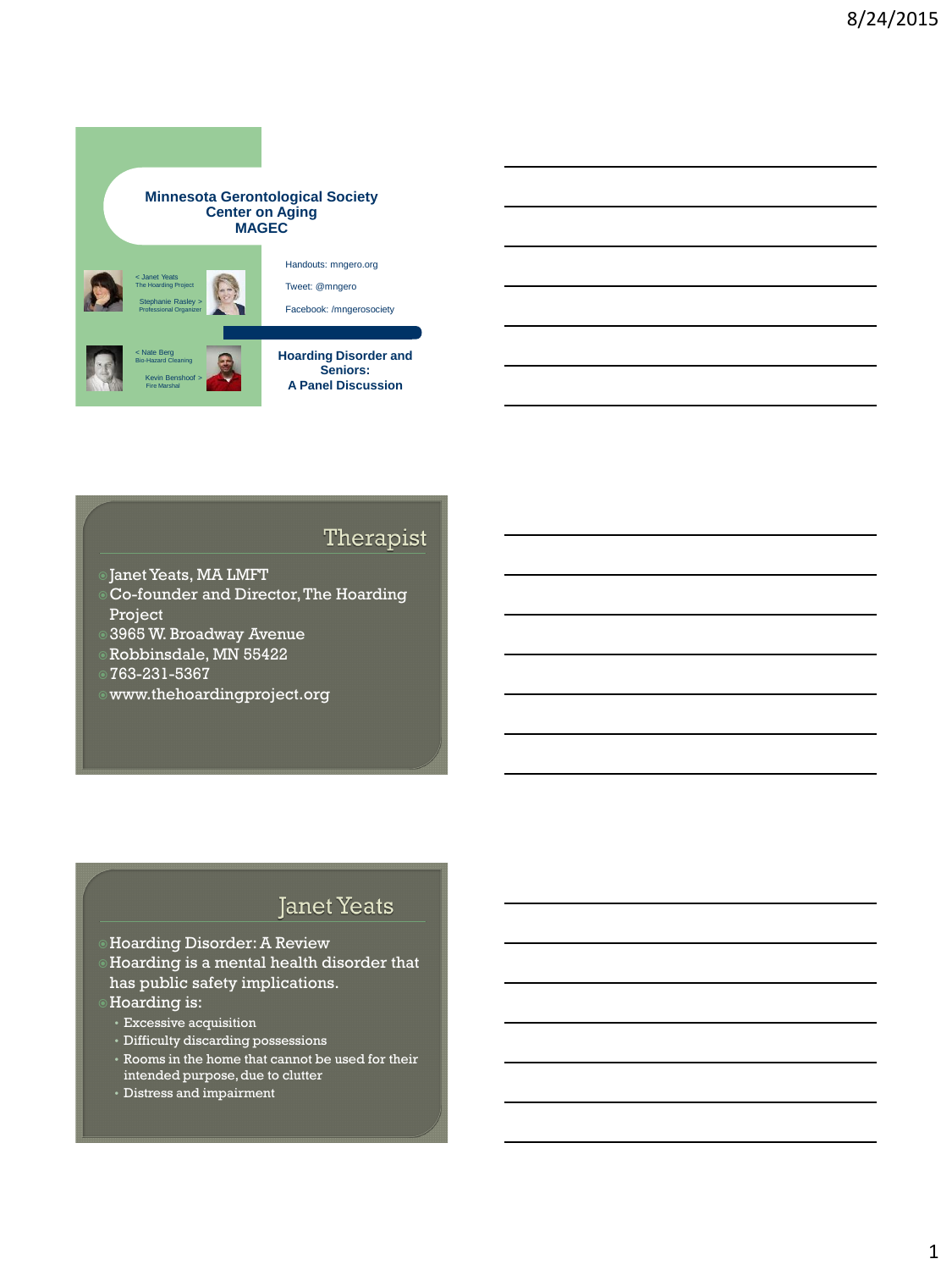# Hoarding and Older Adults

- Symptoms severity increased with each decade of life (Ayers et al.,
- 25% of elderly community-<br>dwelling day care residents and<br>15% of nursing home residents<br>displayed hoarding symptoms
- Increased dysfunction in several domains of
- executive functioning • Mental control, working memory, inhibition, and<br>set shifting
- Major consequences for older adults:
- Dementia/cognitive impairment
- Increased risk of falls, fire hazards, food contamination, social isolation, medication mismanagement (e.g. Ayers et al., 2010; Frost & Gross, 1993; Kim, Steketee, & Frost, 2001)
- Increased risk of medical conditions (e.g. Ayers et al., 2013; Timpano et al., 2011; Tolin et al., 2008)

#### **Janet Yeats**

# Treatment

#### • Therapy

- Addressing reasons why people hoard, e.g., unresolved trauma and loss, cognitive impairment, medical and mental health co-occurring diagnoses Hoarding behaviors – CBT/exposure therapy
- Harm Reduction including addressing potential eviction concerns
	- Safety Day to level 3
	- Clean-out Crisis Intervention Levels 4 and 5

### Professional Organizer

- Stephanie Rasley, CPO-CD® Certified Professional Organizer Duchess of Order
- Edina, MN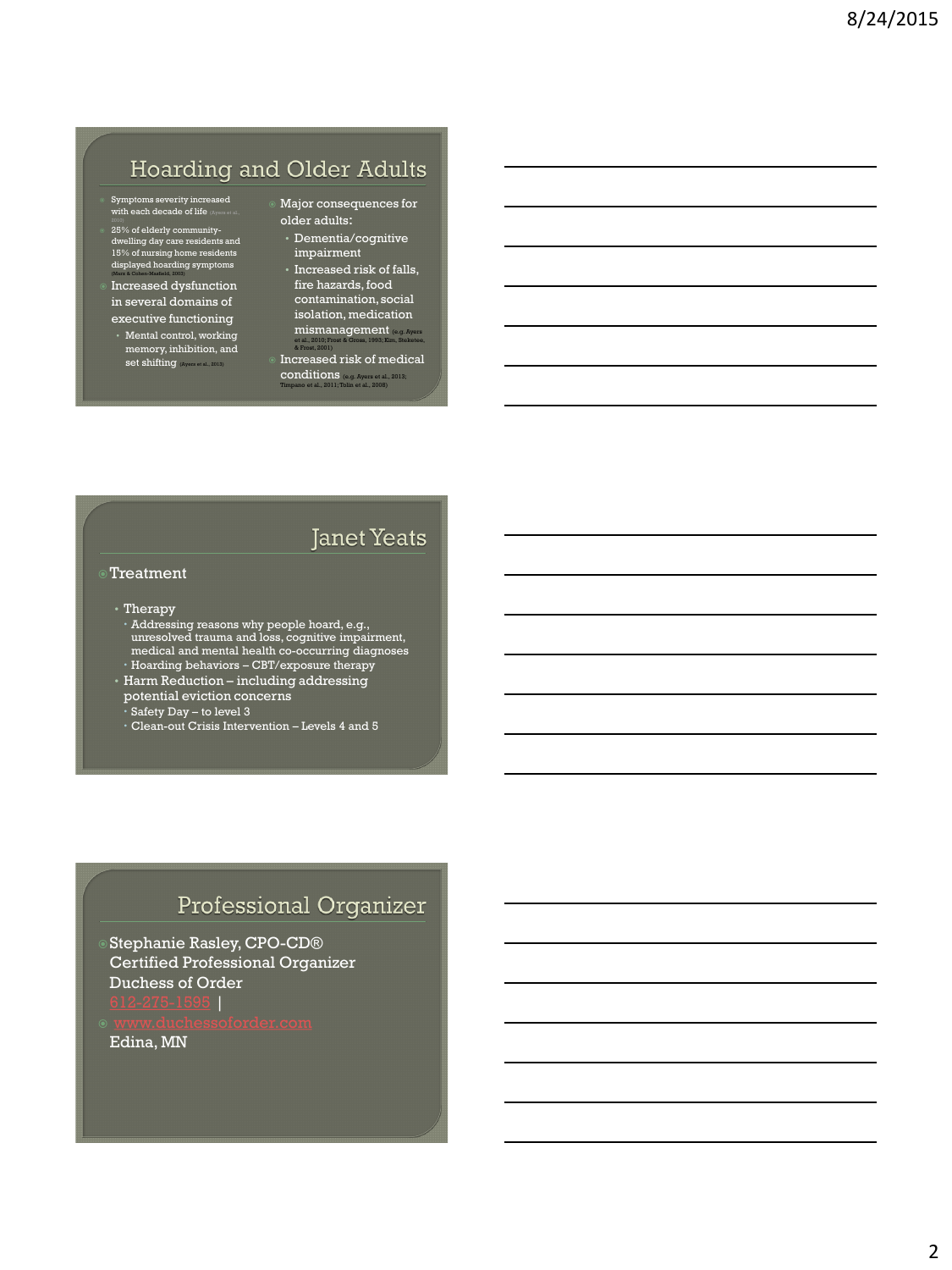# **Stephanie Rasley**

- What is Chronic Disorganization?
- A history of being disorganized
- A history of failed self-help efforts
- Distress & reduced quality of life
- Likelihood of future disorganization (if help is not sought)

# Stephanie Rasley



# **Stephanie Rasley**

#### Characteristics of CD clients

- Bright, talkative
- Lots of interests!
- Internal issues
- External issues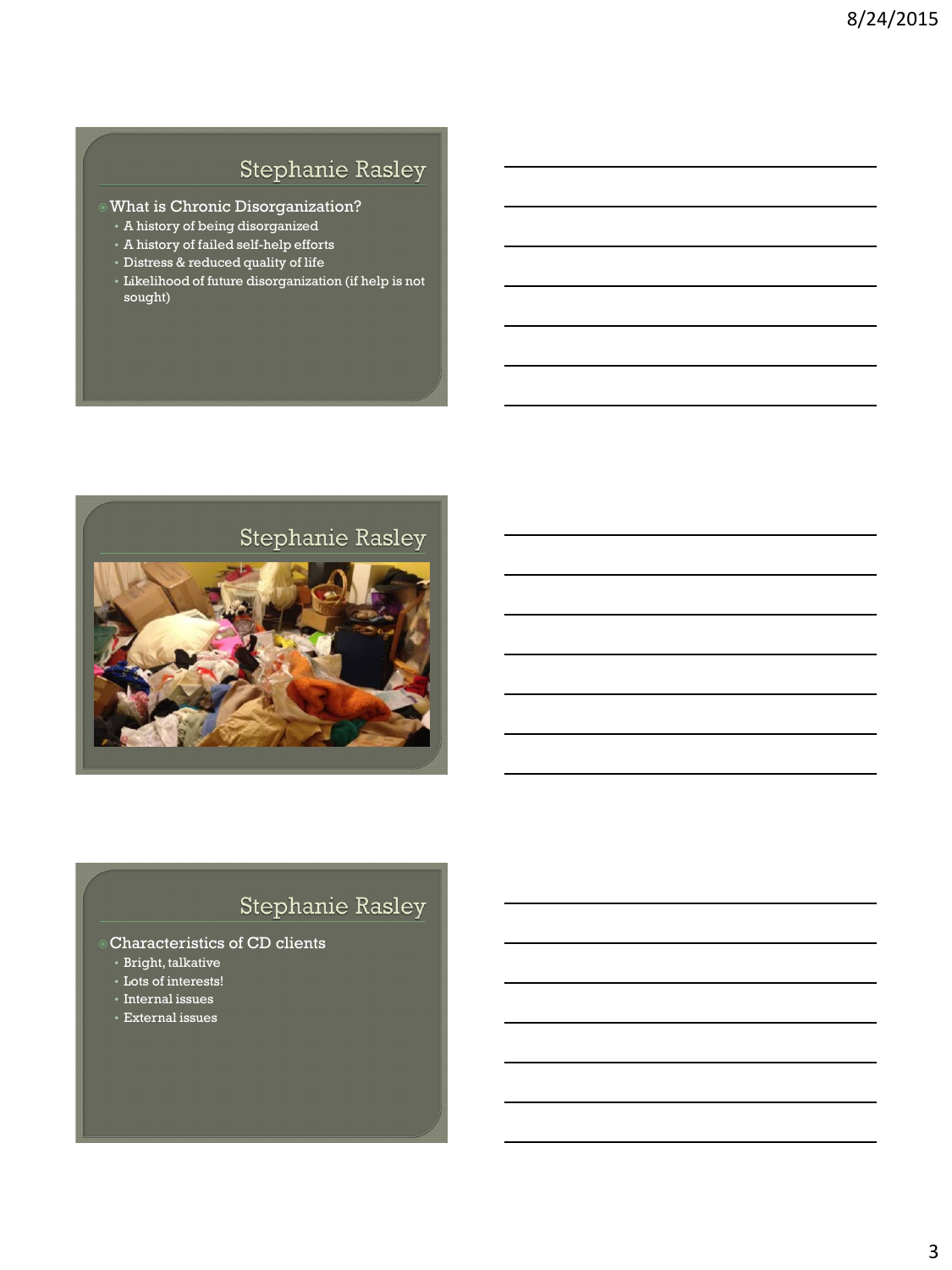# **Stephanie Rasley**

- What does a professional organizer do?
	- Assess for safety
- Build trust
- Tap into passions
- Bring outside resources
- Try to make it fun for the client!



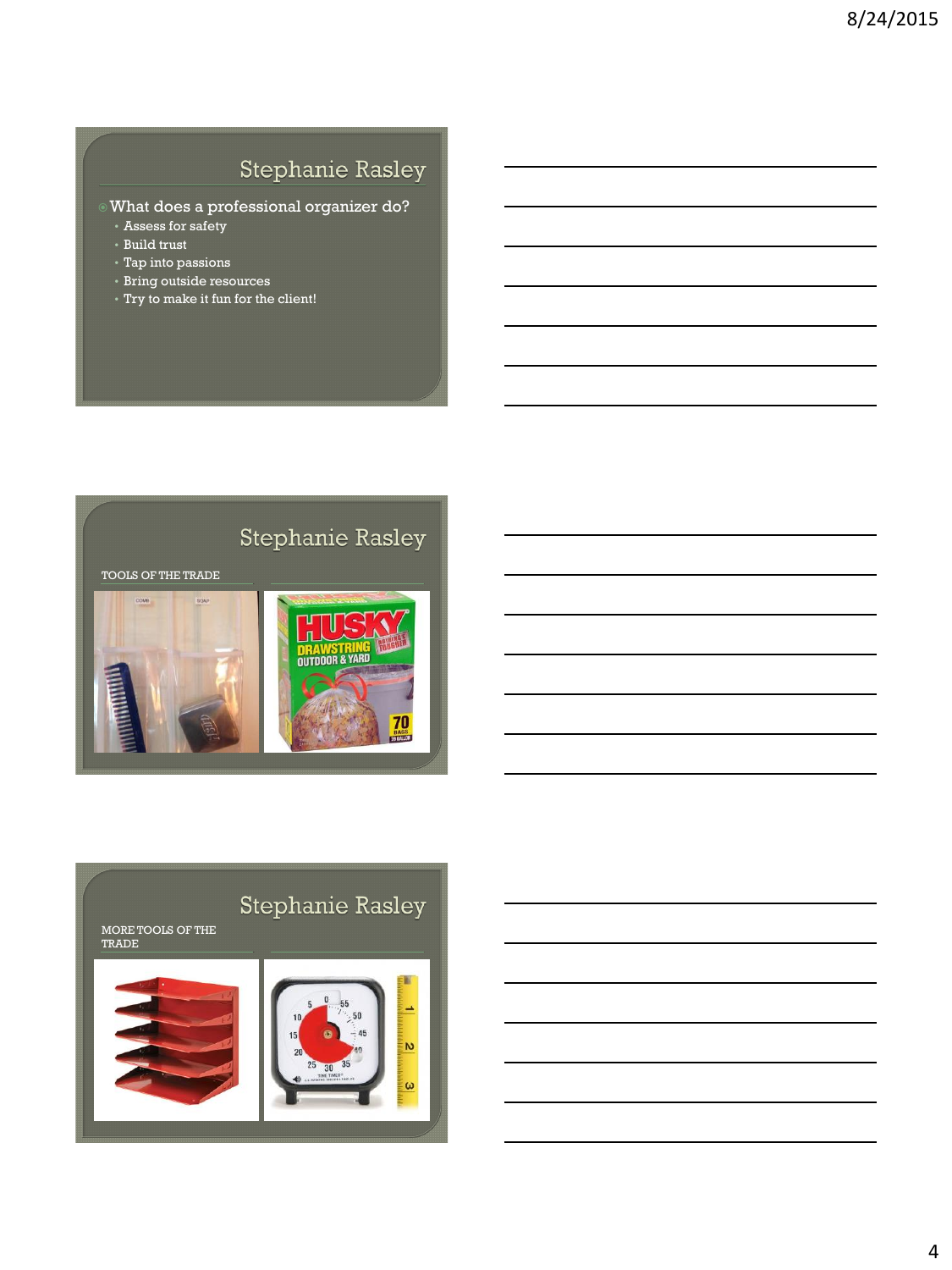### **Stephanie Rasley**

A success story: A baker gets her kitchen back!



### **Bio-Hazard Cleaning Company**

- **Nate Berg – Founder and President** Paramedic, Master CTS Decon, IICRC **WRT**
- Scene Clean, Inc.
- 
- 111 1st St SE, Suite 2
- Osseo, MN 55369
- 612-643-0911 Ext. 102

### Hoarding and Biohazards

- We are noticing an alarming trend with junk companies and Professional Organizers.
- If it's a level 4 or higher you should NOT enter the home, period. For your own safety!
- Just because you can't see it does not make it safe!
- Biohazards are anything microscopic and cannot be seen with potential to harm.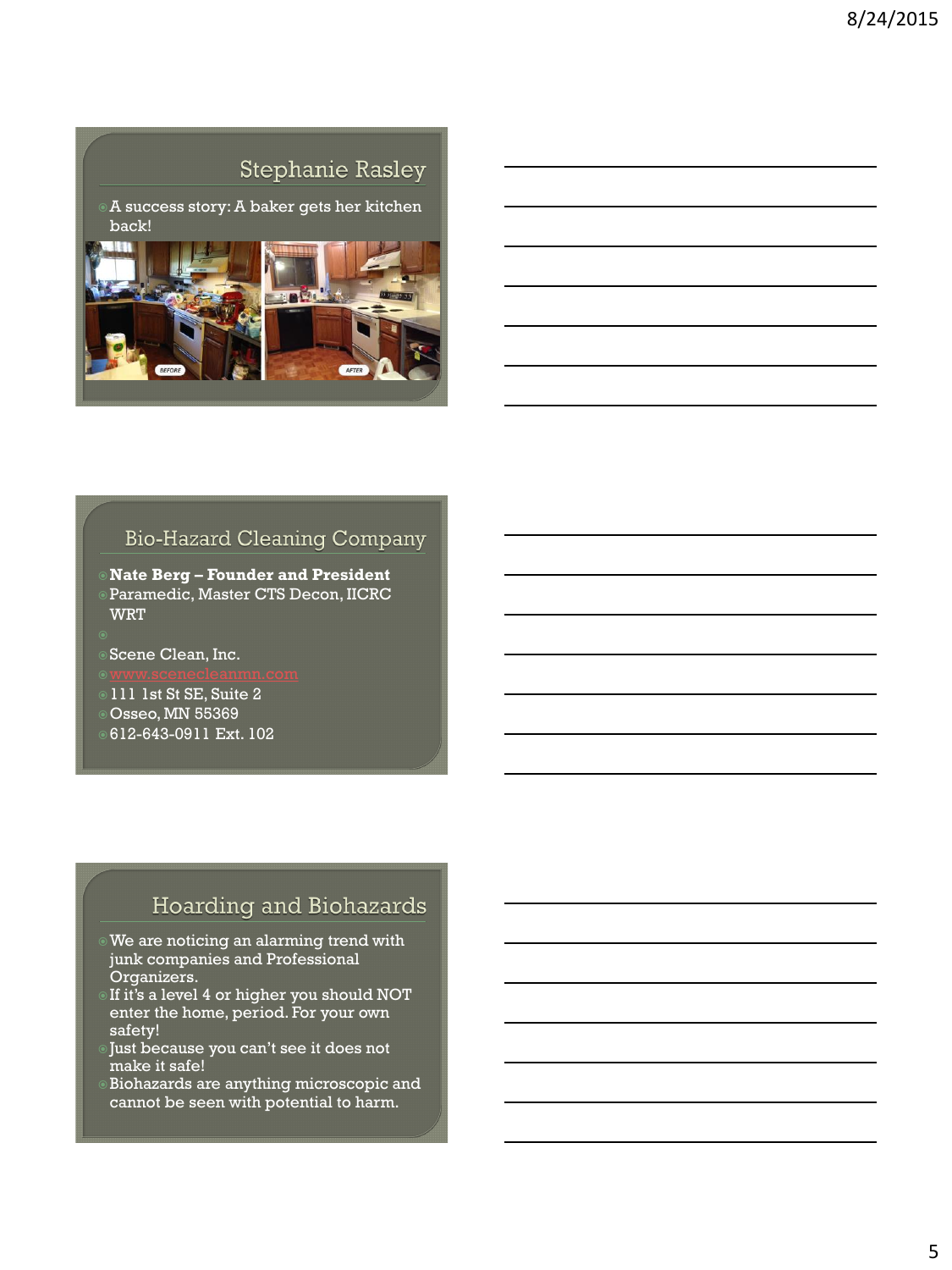## Biohazards Cont.

Hoarding homes at the level 4 and 5 are a breeding ground for toxins that are fatal to humans, especially those who have not had long term exposure.

- Refrigerators alone can contain;
- Botulism (Bacterial, Can be fatal)
- Campylobacter (like Norovirus, get the shits)
- E. Coli
- Listeriosis
- Salmonella

### **Biohazards Cont.**

- Hepatitis A, B, C, D, E
- HIV/AIDS
- Norovirus
- TB
- HantaVirus
- Environmental hazards are everywhere
- A level 4 or 5 home is toxic, period;
- Mold and Mildew
- Spores will get into the HVAC and blow everywhere

#### Hoarding What Can Be Done?

#### Hoarding at a level 4 and 5 needs to be treated cautiously.

- Reality is the home may not be salvageable, this needs to be addressed to the hoarder Floorboards/sub-floor/joists/porous materials
	- Personal belongings
- Contaminated waste needs to be properly removed and disposed of according to state and federal law.
- Staff must be properly trained, prepared and have up to date immunizations.
- FULL PPE Required.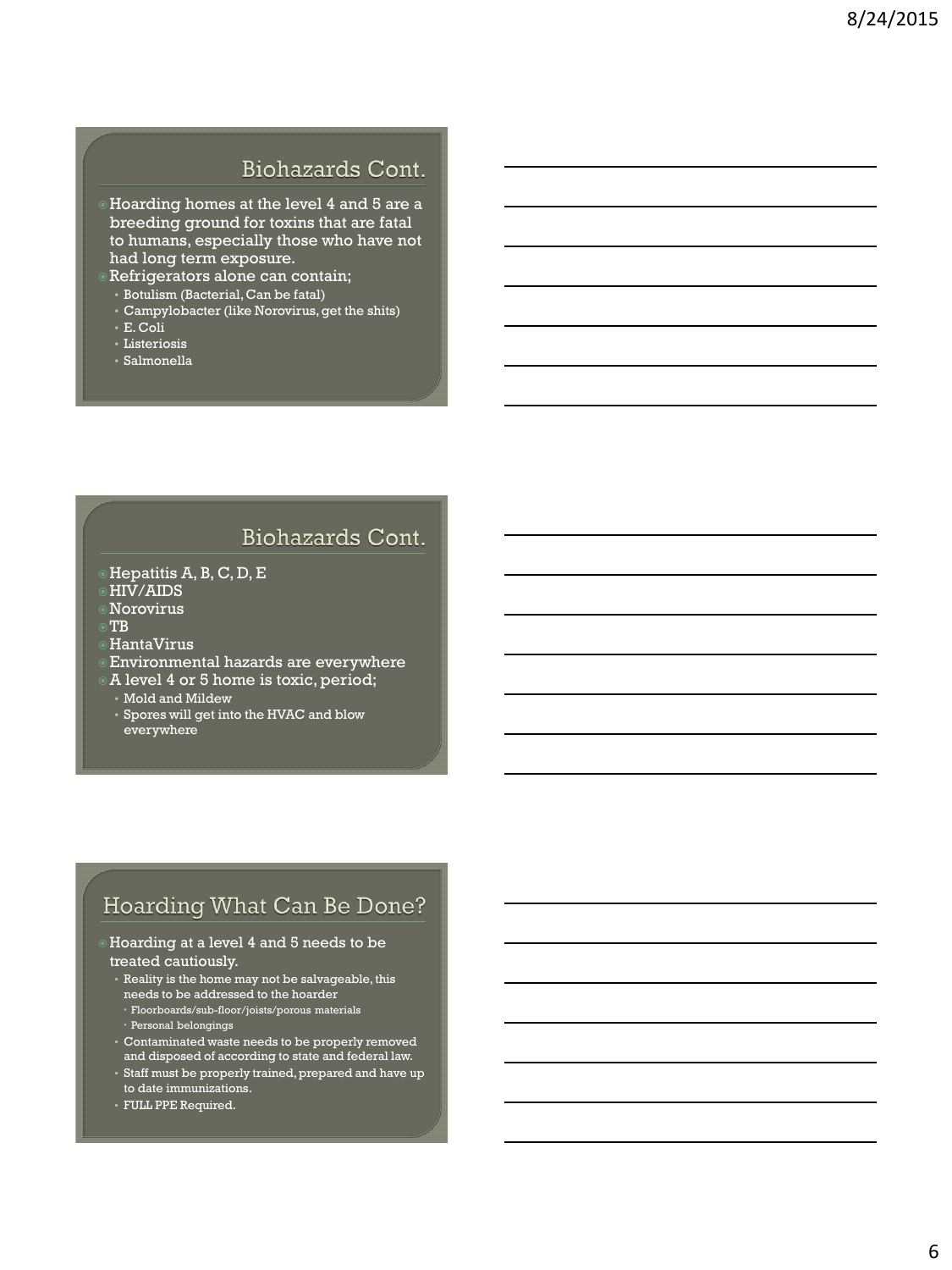### Cont.

- After all debris is removed;
	- All surfaces must be disinfected
- HVAC should be cleaned and sanitized if possible
- Final clean ordered, if desired by client
- Waste hauled away for disposal

## Cont.

#### After all debris is removed;

- 
- Bio remediation Refrigerators Freezer Chests
- 
- Stove/oven<br>• Mice/Rodent /Animal feces HEPA<br>• Our job "sucks"<br>• Mold
- 
- 
- Kitchen/food areas<br>• Commonly found on sheetrock behind boxes/debris
- Premise treated for odor ;
- Chemical Ozone
- 

## **Keep Yourself Safe**

- If it looks like a level 4 or 5 just don't enter! Why?
- Always wear gloves and at minimal an N95 mask rated for hospital/surgical type issues.

(NOT A DUST MASK)

Never open the refrigerator, if the house is bad then guess what?

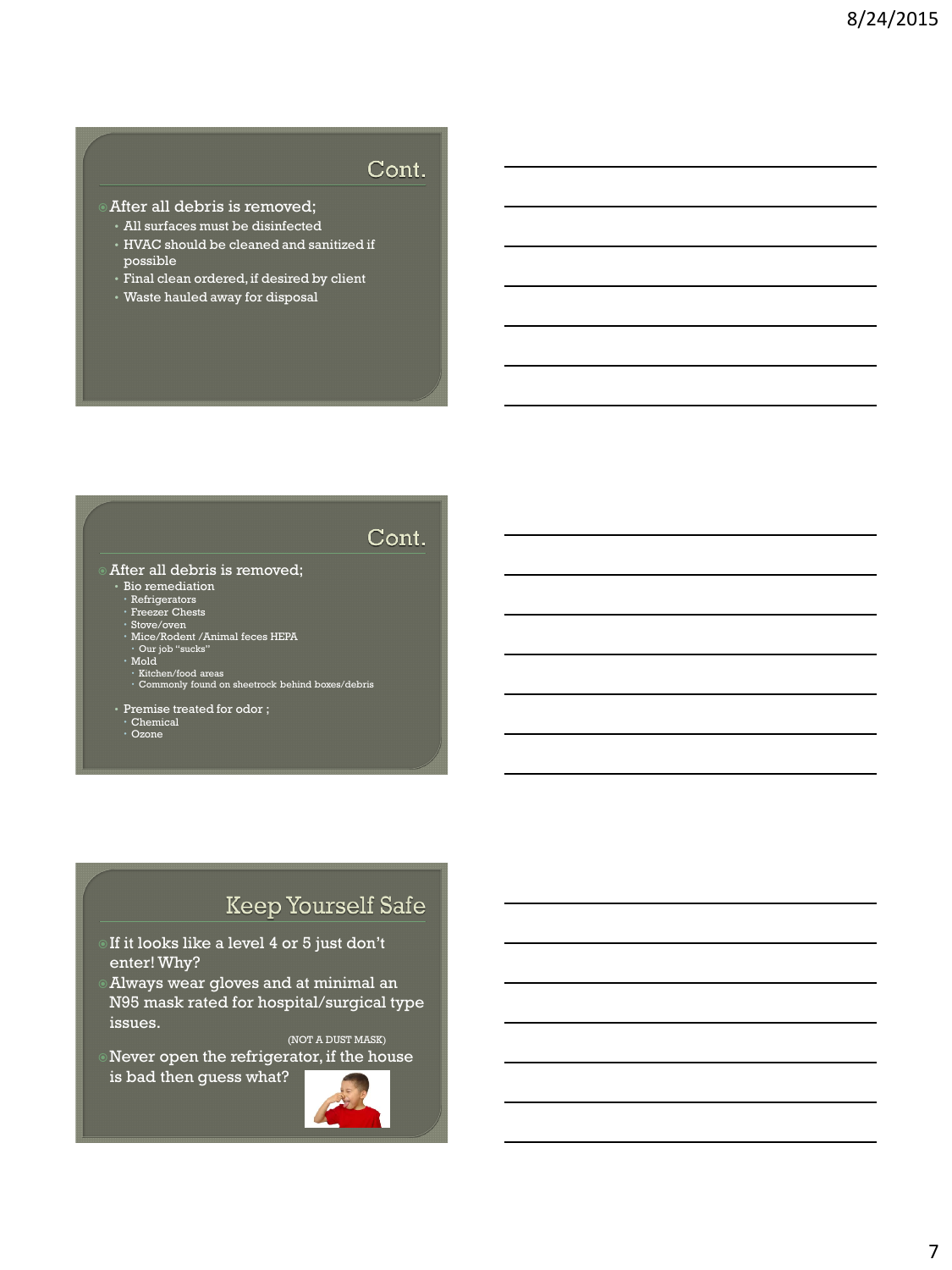#### Summary

- All cases the number one thing the client
- Most cases we see involve some form of unresolved traumatic experience .
- Our staff has experience in dealing with trauma and stress unlike a "junk company". We perform every job with a goal of short term cleanout and long term success by constantly referring to mental health providers and working with the client and their family while on scene.

#### **Fire Marshal**

**Kevin Benshoof, Fire Marshal** City of Rosemount, 2875 145th Street,

Rosemount, MN 55068 Ph. 651-322-2027

#### **Minnesota Gerontological Society Center on Aging MAGEC**

< Janet Yeats The Hoarding Project









**Hoarding Disorder and Seniors: A Panel Discussion**

Handouts: mngero.org Tweet: @mngero Facebook: /mngerosociety